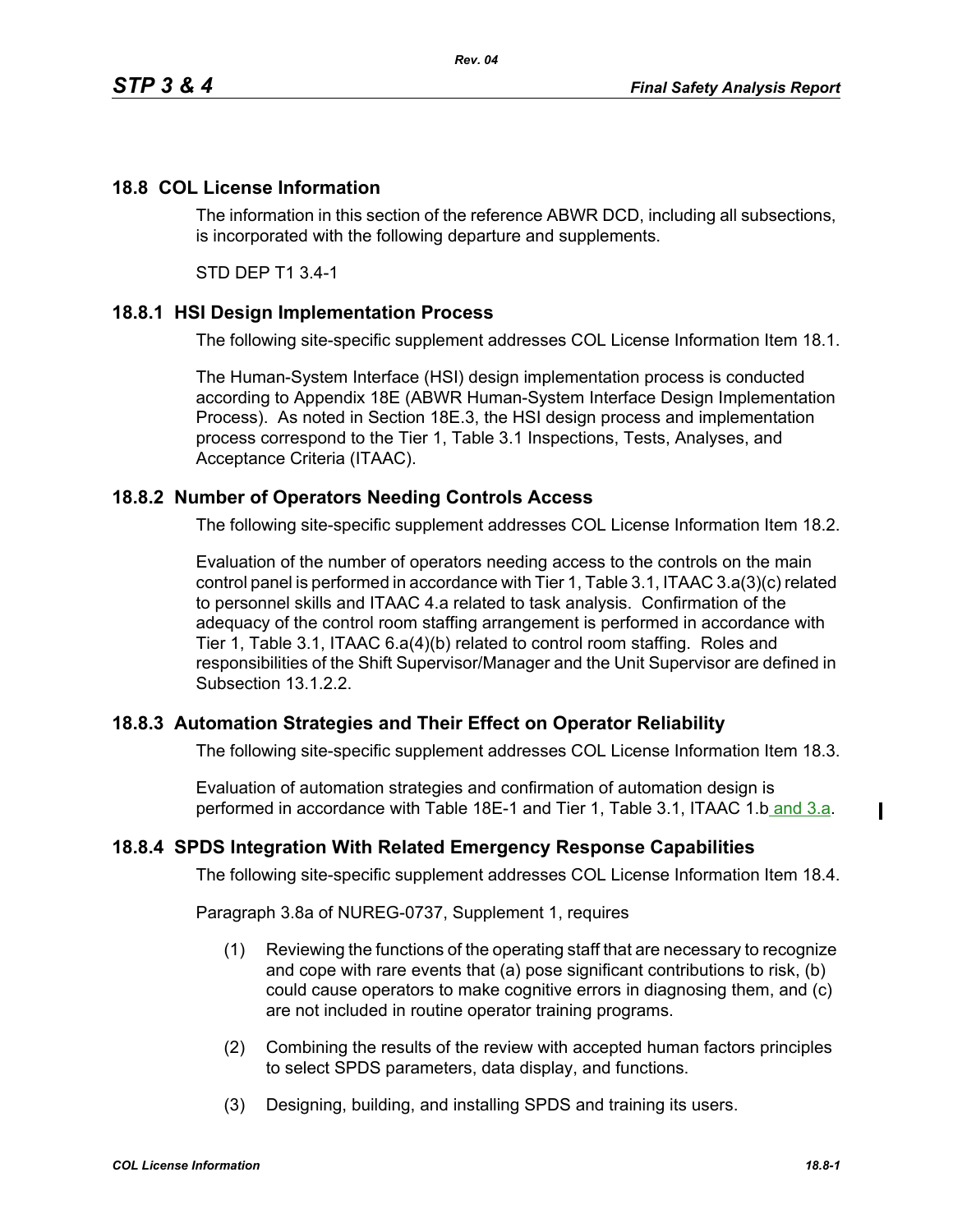Reviewing the functions of the operating staff considers insights from probabilistic risk assessment and human reliability analysis and is performed in accordance with Tier 1, Table 3.1, ITAAC 4 related to task analyses. Selection of safety parameter display system (SPDS) parameters, data display, and functions, including incorporation of the SPDS function as part of the plant status summary information on the large display panel (Subsection 18.4.2.1, Item 14), is performed in accordance with Tier 1, Table 3.1, ITAAC 5 related to HSI design. SPDS training is an integral part of control room operator training and identification of training needs is performed in accordance with Tier 1, Table 3.1, ITAAC 1.b(3) related to training.

## **18.8.5 Standard Design Features Design Validation**

The following site-specific supplement addresses COL License Information Item 18.5.

Validation of the main control room standard design features is performed in accordance with Tier 1, Table 3.1, ITAAC 6.

### **18.8.6 Remote Shutdown System Design Evaluation**

The following site-specific supplement addresses COL License Information Item 18.6.

Evaluation of reliability, and confirmation of design adequacy, of the Remote Shutdown System is performed in accordance with Tier 1, Table 3.1, ITAAC 5.a(2) related to HSI design, ITAAC 1.b(3) related to training, ITAAC 6.a(2)(a) related to validating equipment hardware and software-driven functions, and ITAAC 6.a(6) related to performance measures.

### **18.8.7 Local Valve Position Indication**

The following site-specific supplement addresses COL License Information Item 18.7.

Valve position indication (VPI) requirements, including monitoring that satisfies Regulatory Guide 1.47, are met as discussed in Subsection 1A.2.18 and Subsection 7.1.2. The following Power-operated valves and manually operated valves, for which evaluations indicate that local VPI is needed, are required to have a positive, mechanical indication of the valve's overall position which can be determined by direct observation at the valve without instruments or power.

- (1) All power-operated valves,
- (2) All large manual valves (i.e., 5 cm or larger),
- (3) Small manual valves (i.e., less than 5 cm) which are important to safe plant operations.

Local VPI requirement evaluation records shall be placed in the HFE Issue Tracking System. The local VPI requirements are imposed at a project-level and a componentlevel. A project-level design manual imposes requirements for standard HSI practice and NUREG-0700 compliance from system designers and specifiers of local control stations involving local VPI. Valve manufacturers are required to certify that valves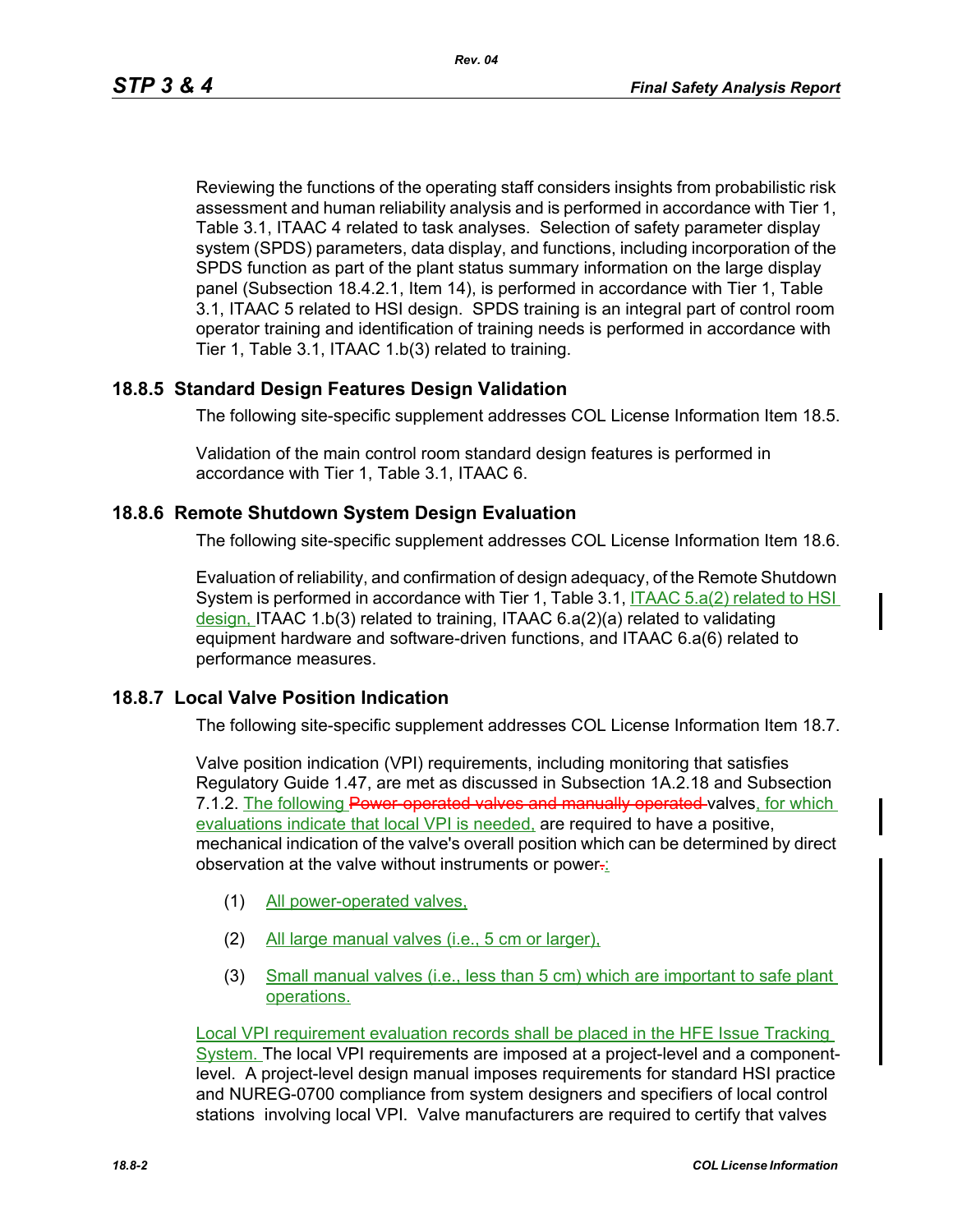meet valve procurement specifications, and valves and shop drawings are inspected for including compliance with local VPI requirements.

# **18.8.8 Operator Training**

The following site-specific supplement addresses COL License Information Item 18.8.

An operator training program that meets the requirements of 10 CFR 50 is addressed in Section 13.2. Identification of personnel training needs is performed in accordance with Tier 1, Table 3.1, ITAAC 1.b(3) related to training.

## **18.8.9 Safety System Status Monitoring**

The following site-specific supplement addresses COL License Information Item 18.9.

The human factors aspects of TMI Item I.D.3 are addressed by the detailed design implementation process that is performed in accordance with Tier 1, Table 3.1 ITAAC. The design meets RG 1.47 (Bypassed and Inoperable Status Indication for Nuclear Power Plant Safety Systems) recommendations as described in Subsections 1A.2.18 and 7.1.2.10.2.

# **18.8.10 PGCS Malfunction**

STD DEP T1 3.4-1

*As part of the verification and validation effort, the COL applicant shall consider malfunctions of the Power Generation Control function of the process computer system* Plant Computer Functions *(Subsection 18.4.2.6.1).*

The following site-specific supplement addresses COL License Information Item 18.10.

Malfunctions of the Power Generation Control function are evaluated using dynamic task performance testing. The evaluation is performed in accordance with Tier 1, Table 3.1, ITAAC 6.a(5) related to operational conditions and upsets, and ITAAC 6.a(6) related to performance measures.

# **18.8.11 Local Control Stations**

The following site-specific supplement addresses COL License Information Item 18.11.

Evaluation of operations at local control stations critical to plant safety is performed in accordance with Tier 1, Table 3.1, ITAAC 2.a(3) related to critical functions, ITAAC 4.a(3) related to critical tasks, and ITAAC 6.a(4)(a) related to function and task achievement.

# **18.8.12 As-Built Evaluation of MCR and RSS**

The following site-specific supplement addresses COL License Information Item 18.12.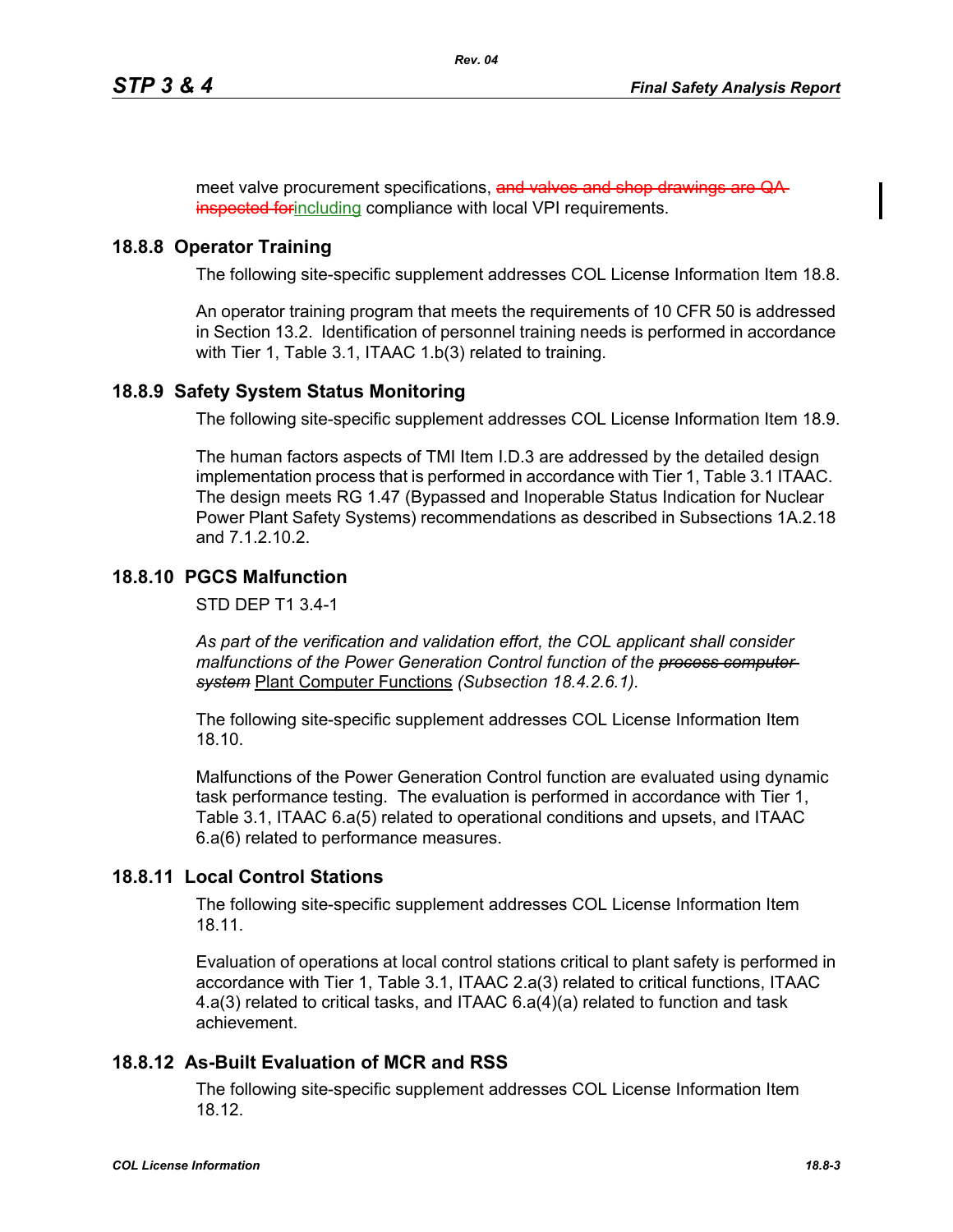The as-built configurations of the main control room (MCR) and the remote shutdown system (RSS) are verified for conformance with the validated configurations. The verification is performed in accordance with Tier 1, Table 3.1, ITAAC 7, and the results are documented in a report.

## **18.8.13 Accident Monitoring Instrumentation**

The following site-specific supplement addresses COL License Information Item 18.13.

Accident monitoring instrumentation requirements, including TMI Item II.F.1 and the recommendations of Regulatory Guide 1.97, are met as discussed in Subsection 1A.2.17 and Section 7.5. TMI Item II.F.1 in NUREG-0737 (Clarification of TMI Action Plan Requirements, November 1980) concerns the potential for increased operator error due to adding accident monitoring displays and controls in the control rooms of existing plants. Accident monitoring instrumentation is part of the integrated HSI that is human factor engineered according to the HSI design implementation process described in Appendix 18E. The process considers (a) the use of accident monitoring information by an operator during both normal and abnormal plant conditions, (b) integration into emergency procedures, (c) integration into operator training, and (d) other alarms during emergency and need for prioritization of alarms.

#### **18.8.14 In-Core Cooling Instrumentation**

The following site-specific supplement addresses COL License Information Item 18.14.

The standard ABWR design has reactor pressure vessel (RPV) level instrumentation that provides adequate detection and indication of in-core cooling as required by this TMI item (Ref: NUREG-1503, Subsection 20.5.30). In-core cooling instrumentation requirements, including TMI Item II.F.2 and the recommendations of Regulatory Guide 1.97, are met as discussed in Subsection 1A.2.16 and Section 7.5.

In-core cooling instrumentation is part of the integrated HSI that is human factor engineered according to the HSI design implementation process described in Appendix 18E. The process considers the types and locations of displays and alarms. It also considers (a) the use of in-core cooling information by an operator during both normal and abnormal plant conditions, (b) integration into emergency procedures, (c) integration into operator training, and (d) other alarms during emergency and need for prioritization of alarms.

# **18.8.15 Performance of Critical Tasks**

#### STD DEP T1 3.4-1

*The COL applicant shall evaluate the adequacy of the HSI with respect to providing the controls, displays and alarms necessary for timely performance of critical tasks. Critical tasks shall include, as a minimum, those operator actions which have significant impact on the PRA results, as presented in Section 19D.7, and the operator actions to isolate the reactor and inject water for the postulated event scenarios of a common-*